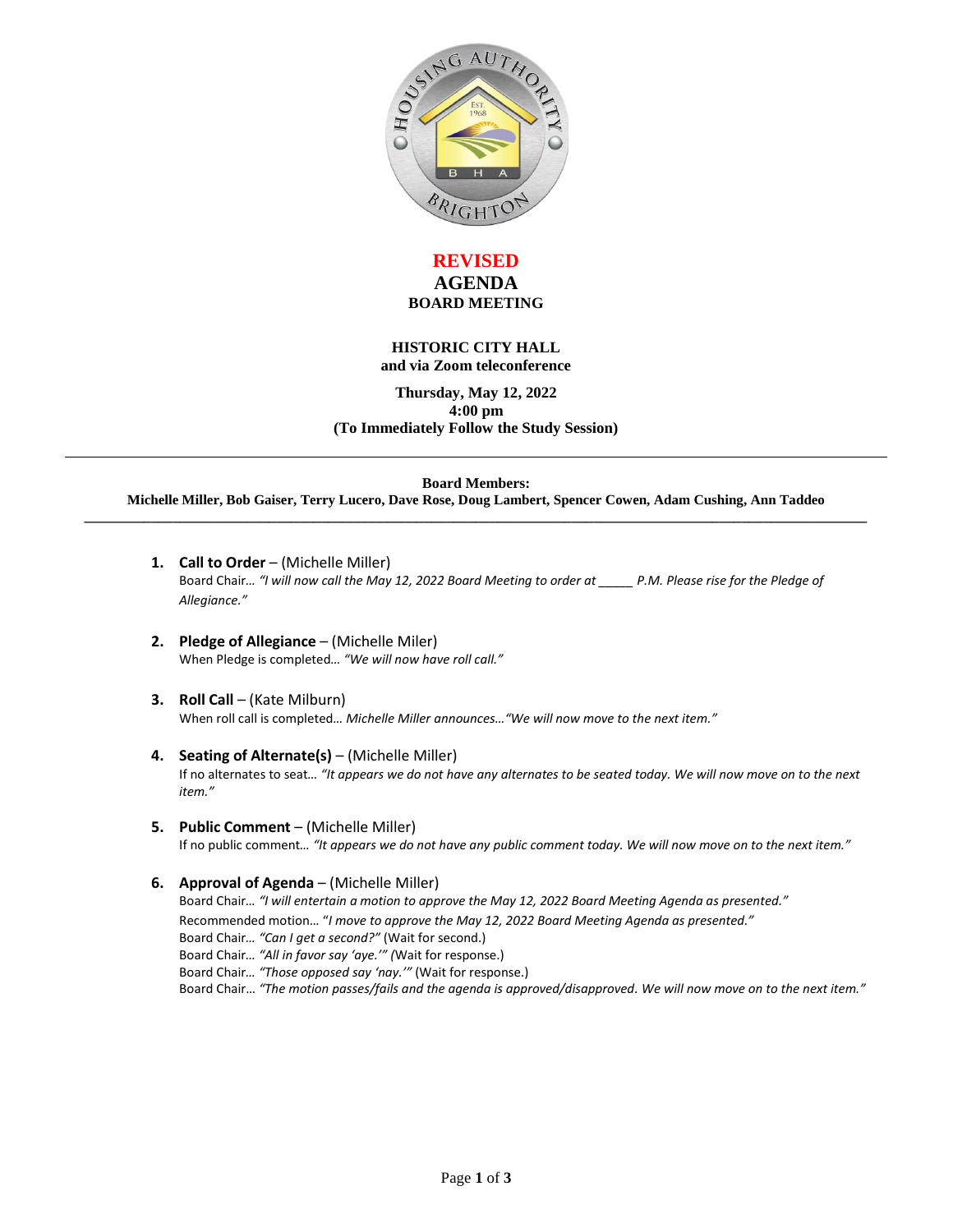#### **7. Approval of Minutes for Regular Board Meeting** – (Michelle Miller)

*See March 10, 2022 Board Meeting Minutes (attached)*

Board Chair*…"I will entertain a motion to approve the March 10, 2022 Board Meeting Minutes as presented."*  Recommended motion…"*I move to approve the March 10, 2022 Board Meeting Minutes as presented."* Board Chair*… "Can I get a second?"* (Wait for second.) Board Chair*… "All in favor say 'aye.' "(*Wait for response.) Board Chair*… "Those opposed say nay."* (Wait for response.) Board Chair… *"The motion passes. We will now move on to the next item."*

#### 8. **Occupancy Reports** – (Andrew Dall)

#### *Presentation of February & March Occupancy Reports*

Board Chair*…"I will entertain a motion to accept the February & March Occupancy Reports as presented."*  Recommended motion*…"I move to accept the February & March Occupancy Reports as presented."*

Board Chair*… "Can I get a second?"* (Wait for second.) Board Chair*… "All in favor say 'aye.' "(*Wait for response.) Board Chair*… "Those opposed say nay."* (Wait for response.) Board Chair… *"The motion passes. We will now move on to the next item."*

#### **9. Financial Reports** – (Jack Blosky)

#### *Presentation of Feburary & March Financial Reports*

Board Chair*…"I will entertain a motion to accept the February & March Financial Reports as presented."*  Recommended motion*…"I move to accept the February & March Financial Reports as presented."* Board Chair*… "Can I get a second?"* (Wait for second.) Board Chair*… "All in favor say 'aye.' "(*Wait for response.) Board Chair*… "Those opposed say nay."* (Wait for response.) Board Chair… *"The motion passes. We will now move on to the next item."*

### **10. Staff Memos/Resolutions** – (Michelle Miller)

*Resolution 22-05-01 – BVI Refinance Signatory Authorization*

# **A RESOLUTION OF THE COMMISSIONERS OF THE HOUSING AUTHORITY OF THE CITY OF BRIGHTON, COLORADO TO APPROVE THE REFINANCE OF BRIGHTON VILLAGE I APARTMENTS.**

Board Chair*…"I would ask the Executive Director to provide a summary of this resolution." (ED presents and answer Board questions)*

Board Chair*… "I will entertain a motion to approve Resolution 22-05-01 as read."* 

Recommended motion*…"I move to approve Resolution 22-05-01 as read."*

Board Chair*… "Can I get a second?"* (Wait for second.)

Board Chair*… "All in favor say 'aye.'" (*Wait for response.)

Board Chair*… "Those opposed say 'nay.'"* (Wait for response.)

Board Chair… *"The motion passes/fails and Resolution 22-05-01 is approved/disapproved."* 

*Resolution 22-05-02 – BHA Roofing Project*

# **A RESOLUTION OF THE COMMISSIONERS OF THE HOUSING AUTHORITY OF THE CITY OF BRIGHTON, COLORADO, TO APPROVE THE PROCESS TO SELECT AND SECURE A CONTRACTOR FOR THE BRIGHTON HOUSING AUTHORITY'S 2022 ROOFING PROJECT.**

Board Chair*…"I would ask the Executive Director to provide a summary of this resolution." (ED presents and answer Board questions)*